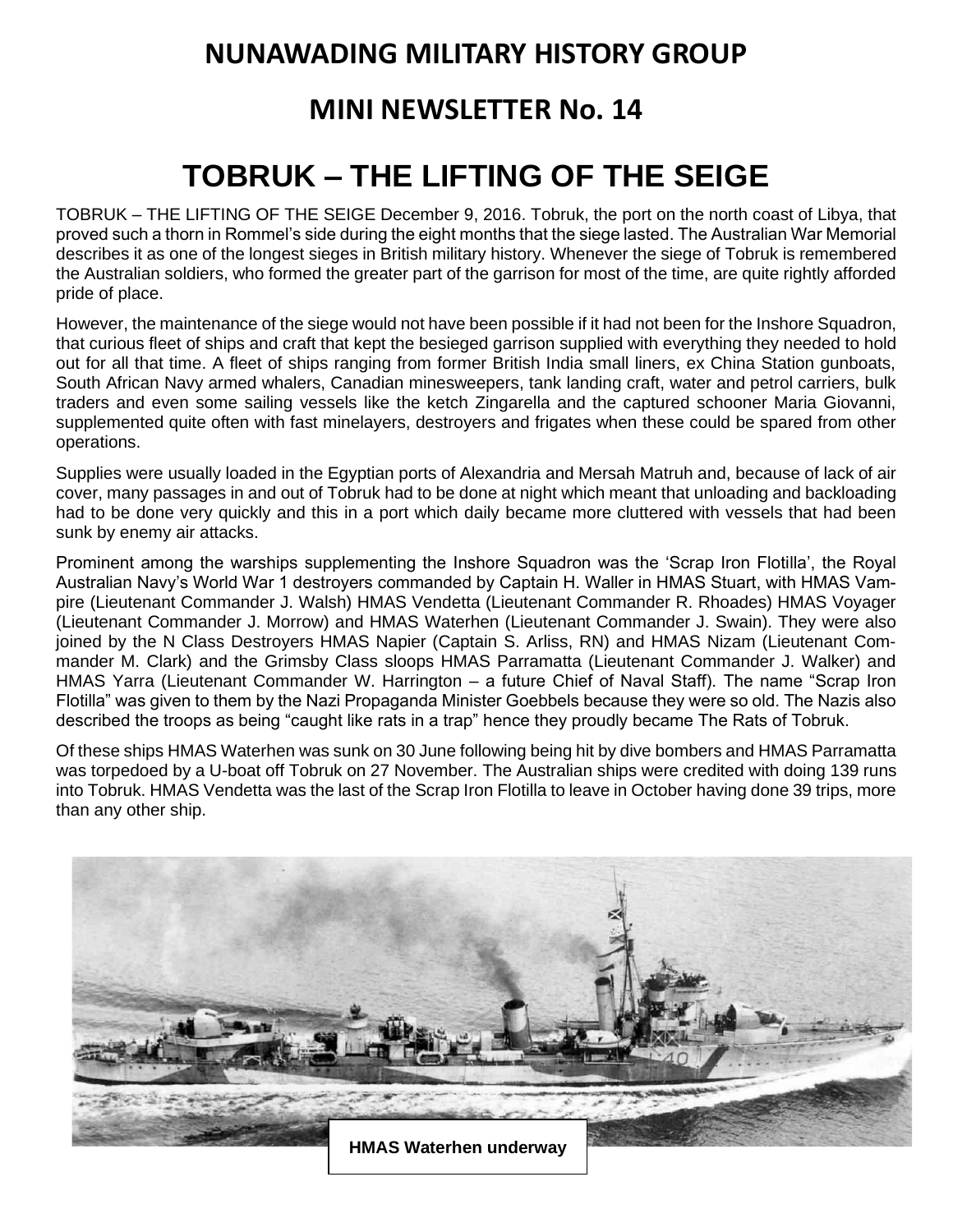The ships usually worked in pairs and a typical run would be as follows: Day 1 Berth at night alongside at Alexandria, load 40 tons of 3.7 inch ammunition, land mines, 25 pounder ammunition, sacks of potatoes and onions, cases of dry provisions, mail etc all stowed on deck.

Day 1 0700 Embark 100 personnel 0800 Sail for Tobruk Moderate speed until 1500 Increase to 25 knots 2000 (dusk) Increase to 28 knots 2300 Arrive Tobruk, slow in through channel and boom Anchor or berth on wreck or oiling jetty + Discharge stores and men into lighters, tugs etc Embark wounded and men relieved (if any)

Day 2 0100 Sail – slow out then as fast as slowest ship allowed 0500 Daylight – rendezvous with fighters 0900 Arrive Mersah Matruh – disembark wounded etc p.m. Embark stores

Day 3 1330 Sail for Tobruk – as for Day 1

Day 4 Return to Alexandria arriving about 1400 + Oil fuel could be supplied from ex-Italian shore tanks, gravity fed at 30-50 tons per hour

On Days 2 and 4 other pairs of destroyers would make the trip and so rotation would go on. The slower tank landing craft and other small ships were usually sailed to arrive just after dawn. During the day it was tried to hide them using camouflage nets berthed alongside rocks or wrecks in the harbour. They usually remained two nights and, if possible, were back-loaded with damaged tanks or other valuable vehicles for repair. A difficulty with night off-loading was ensuring the right stores got to the right destination. When, after a request from Lieutenant General Morshead, the Tobruk Fortress Commander, some luxuries began to arrive a careful watch was essential. A bottle of whisky or a case of beer could disappear very quickly!

In early August it was decided to pull the Australian troops out of Tobruk and replace them with Polish and British elements. Again most of this was done by warships and at night. All went well until 25 October when the fast minelayer HMS Latona was bombed and sunk on passage to Tobruk. This meant that the evacuation had to be abandoned and the 2/13th Battalion and some other Australian troops had to remain in Tobruk until the siege was lifted.

The movements in and out of Tobruk during the siege were as follows: The ships delivered 72 tanks, 92 guns, 33,946 tons of stores, ammunition, food and fresh water and 108 live sheep (food for the Indian troops). 32,667 troops were evacuated and were replaced by 34,113 fresh troops. 7,516 wounded men were transported to base hospitals and 7,097 captured prisoners were taken to the rear. 27 Naval ships were sunk and 27 damaged. 7 Merchant ships were sunk and 6 damaged. The casualties were Naval personnel killed or missing 469, wounded



**Bombing raid on Tobruk Harbour**

186 and Merchant Service killed or missing 70, wounded 55. (Source: C-in-C Med's signal to Admiralty 760 dated 12/12/41)

A few days after the siege was lifted Admiral Sir Andrew Cunningham, Commander-in-Chief, Mediterranean issued this Special Message.

"Eight months ago the enemy isolated the fortress of Tobruk and laid siege to it. Today Tobruk is no longer besieged and her garrison is pursuing the retreating enemy to the westward. During those fateful eight months the task of maintaining the garrison with all its bodily needs and war supplies has fallen on the Navy and units of the Merchant Navy. Most of the work devolved on destroyers and small ships.Units from the Royal Navy, the Royal Australian Navy, and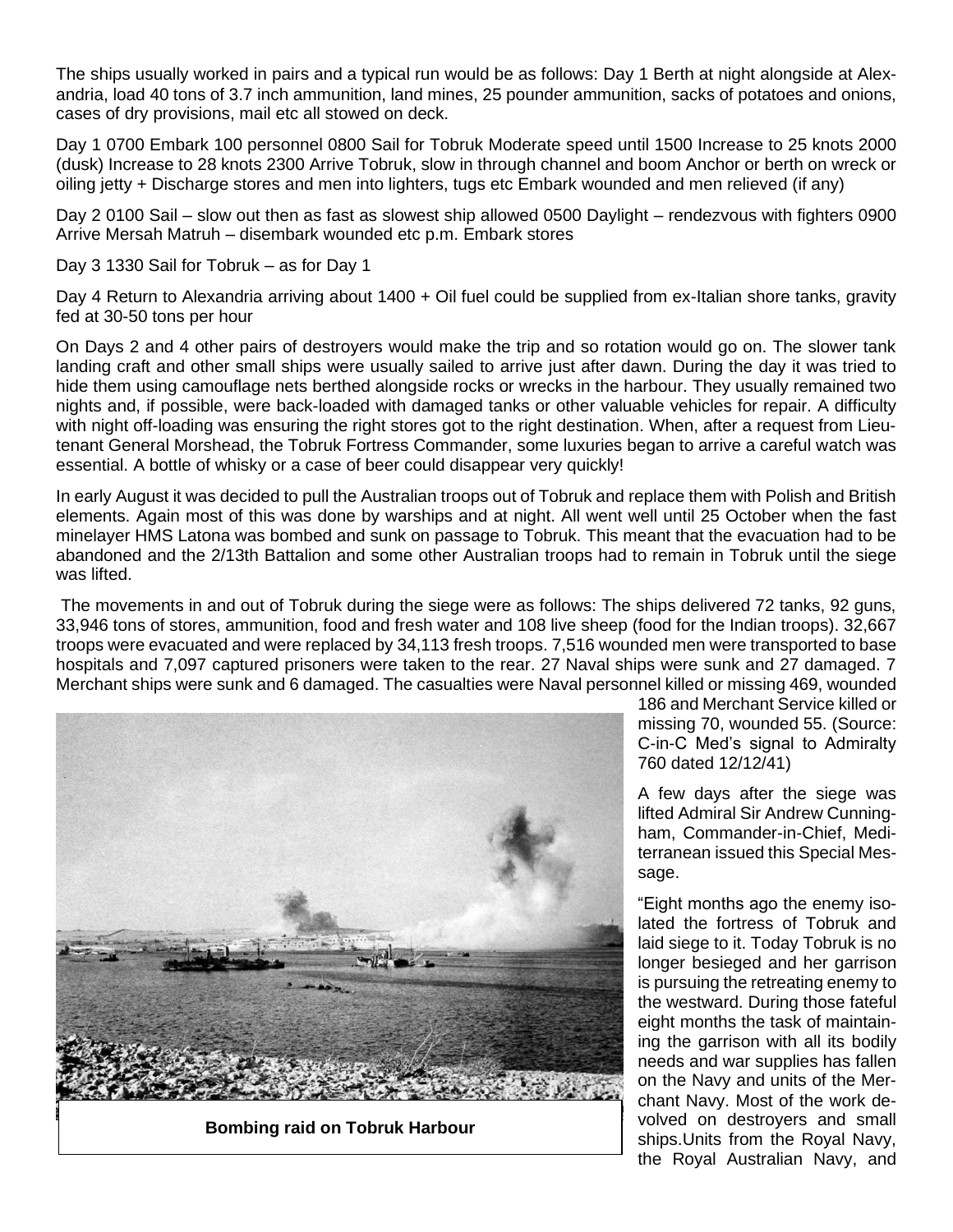Indian Navies and the naval forces of the Union of South Africa all took their part whilst amongst the crews of the merchant ships were officers and men of the Allied Nations. When the tale of the siege of Tobruk comes to be written, the part played by these craft will provide a story worthy of the highest traditions of our naval history. I have watched with admiration the work of the "little ships". They have borne the burden of the day but neither fatigue nor the assaults of the enemy have deterred them. Their achievement is one of which they may all be proud." Alexandria (sgd) A.B. CUNNINGHAM 4 19 December Admiral

During siege of TOBRUK between 12th April and 10th December, 1941: (1) Following were moved by sea:-

- (a) Personnel in 32667
- (b) Personnel out 34113
- (c) Wounded out 7516
- (d) Prisoners-of-war out 7097
- (e) Stores in 33,946 tons.
- (f) Tanks in 72
- (g) Guns in 92
- (h) Sheep in 108
- (2) The following casualties were sustained:-

(a) H.M. ships sunk: Destroyers 2 Sloops 3 A/S and M/S vessels 7 "A" lighters 6 H.M. store-carriers and schooners 7 Gunboats 1 Fast Minelayers 1 \_\_\_\_ Total: 27

(b) H.M. Ships damaged: Destroyers 7 Sloops 1 A/S & M/S ships 11 "A" lighters 3 Gunboats 3 Schooner 1 and H.M.S. "GLENROY" \_\_\_\_ Total: 27

- (c) Merchant-ships sunk 6 and 1 schooner
- (d) Merchant-ships damaged 6
- (e) Naval casualties killed or missing 459 wounded 186
- (f) Merchant Service killed or missing 70 wounded 55

THIS DOCUMENT WAS FOUND IN LIEUTENANT GENERAL LESLIE MORSHEAD'S ARCHIVE IN THE AUSTRALIAN WAR MEMORIAL, CANBERRA FOR INFORMATION The following ships will sail as indicated:- FOR MATRUH : SATURDAY 21 JUNE 41 (about 0100/22) H..M.A.S. 'STUART' from Harbour anchorage H.M.A.S. 'VOYAGER' from Oiling Jetty Intending passengers by above vessels should assemble at 'TOBRUCH Steamship Company' offices (ADMIRALTY HOUSE), NOT later than 2300/21 for final instructions and internal inoculation 'Mae Westers' will be supplied on board.

All precautions taken but personal safety not guaranteed. In the event of the shipmaster hazarding, stranding or inadvertently losing his vessel, well, IT'S JUST TOO BAD!!

SAILINGS FROM MATRUH FOR TOBRUCH These are dependent entirely upon the whims of C-in-C and/or R.A.L. 1400 hrs MONDAY 23 JUNE H.M.A.S. 'STUART' (b) (e) H.M.A.S. VOYAGER (a)

- (f) 1400 hrs TUESDAY 24 JUNE H.M.A.S. 'WATERHEN' (a)
- (x) H.M.A.S. 'VENDETTA' (b)

(y) (a) will berth at Oiling Jetty, TOBRUCH (b) will anchor off No. 5 Jetty, TOBRUCH (x) Senior ship - plenty of booze (y) Charming Captain, but a "long ship"

(e) Good "eats", private bathroom, best cabin, ample booze

(f) "lashings" of booze.